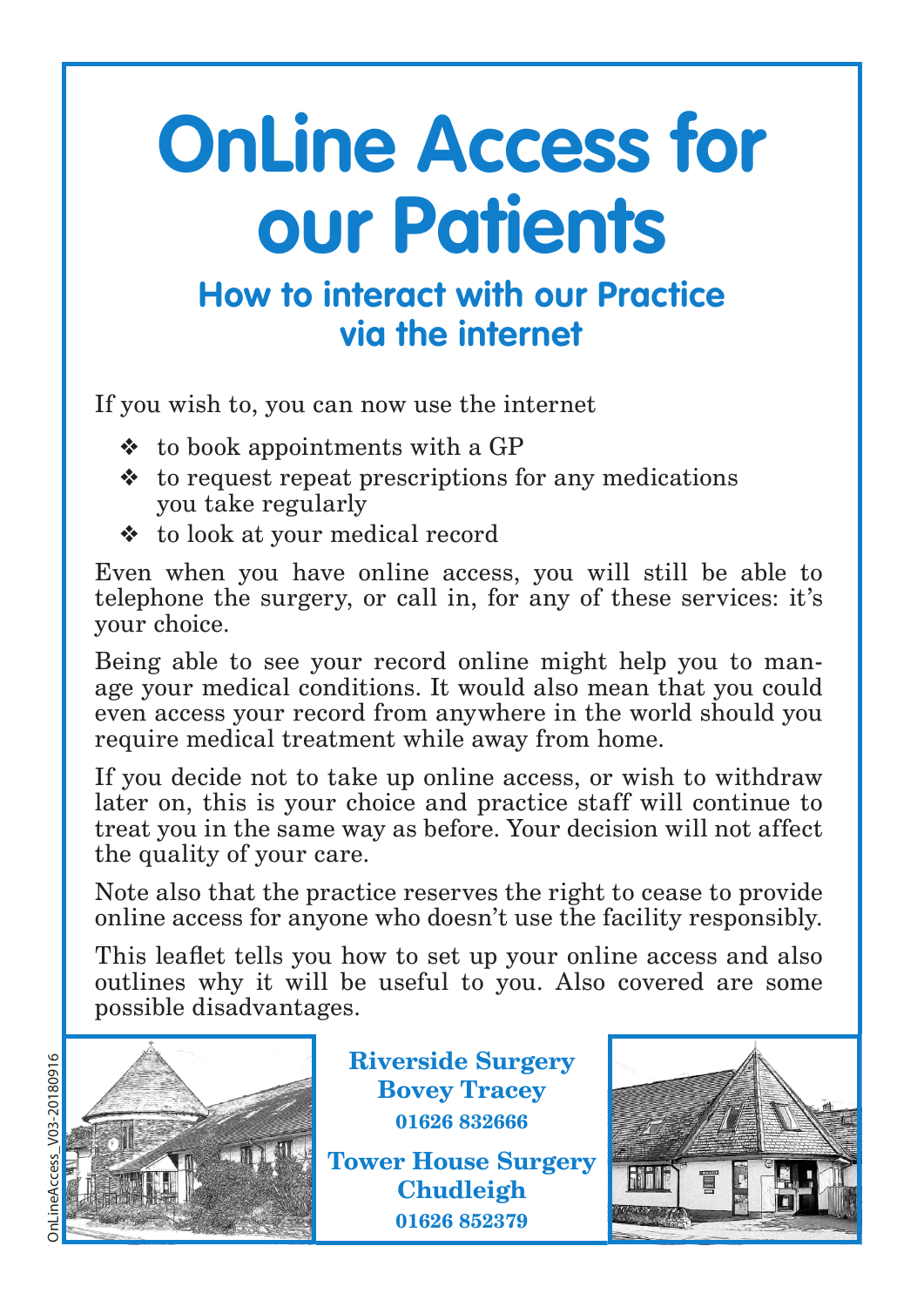## **How to register for online access**

You will need to call at Reception and provide the Practice with proof of your identity, preferably with a photo document as evidence—such as your driving licence or passport. You will be given login details consisting of a username unique to you and a temporary password.

#### **Logging in for the first time**

When you log in to the surgery system for the first time, you will use your user name and the temporary password.

#### **Choosing a password**

The next step will be to choose and enter into the system your own unique password which will replace the temporary one.

You should use a password which is easy to remember but not easily guessed: this will ensure that only you can access your record—unless you choose to share your details with a family member or a carer.

After setting up your unique password, you will be asked to log out of the system and then log in again using your username and your own password—the one which you've just set up.

#### **All set up**

Once you're logged into the system again, you will be able to explore the various options available to you. If you're even vaguely familiar with looking at websites online, you'll find our system easy to navigate. If you're a little daunted by all this, it would be a good idea to ask someone to help you the first few times.

Log out when you've finished.

## **Look after your login details**

It is your responsibility to keep your username and password safe and secure. If you ever know or suspect that your record has been accessed by someone who you have not agreed should see it, then you should change your password immediately. If you can't do this for some reason, contact the Practice so that we can remove online access until you are able to reset your password.

If you print out any information from your record, it is also your responsibility to keep the print-out secure. If you are at all worried about keeping printed copies safe, we recommend that you do not make copies at all.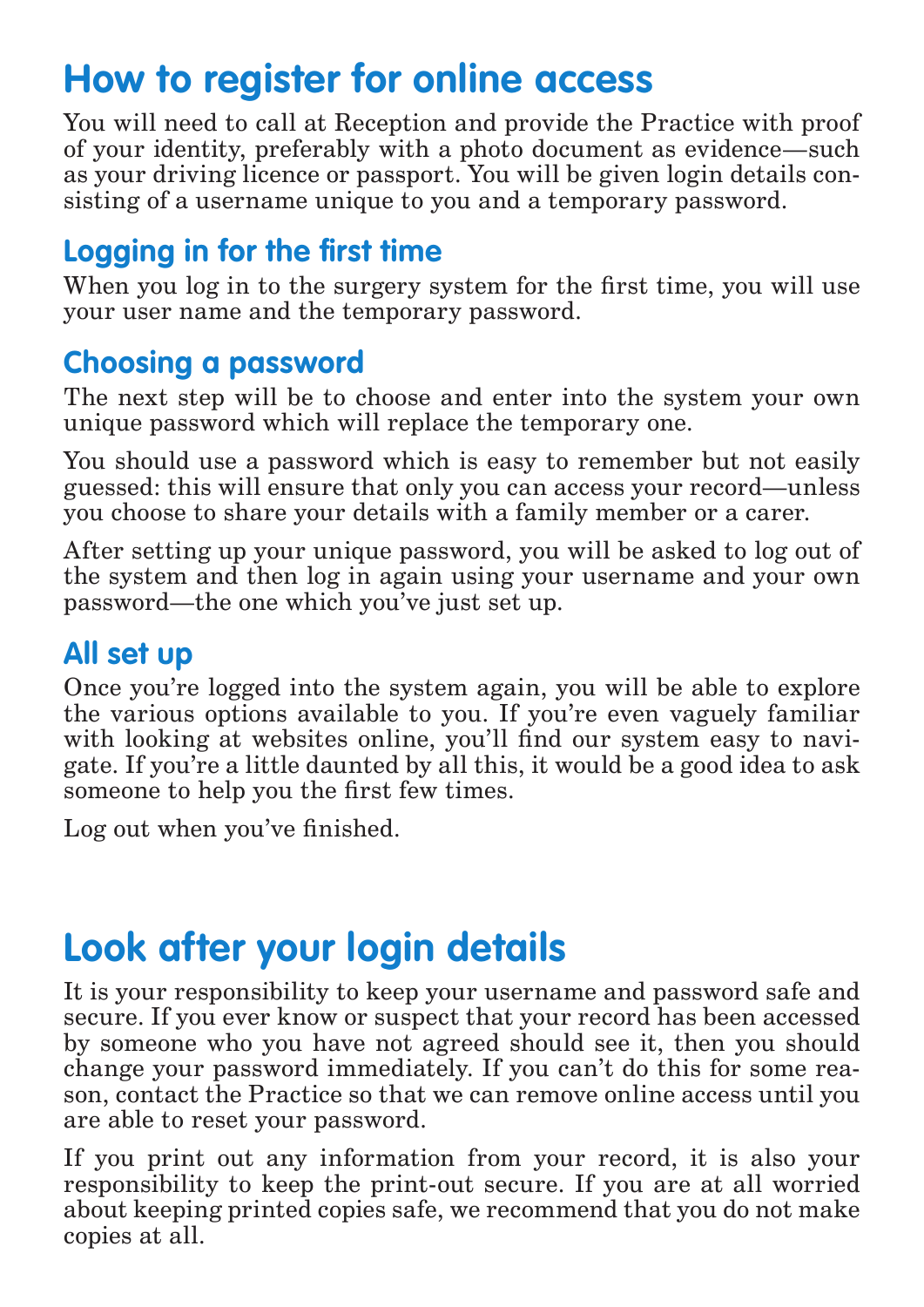## **Things to Consider**

You'll find booking appointments and requesting repeat medication very easy and you might like the idea of being able to look at your medical record. However, before you apply for online access to your record, there are some other things to consider.

#### **Requesting access to your medical records**

This will be granted at the discretion of the Practice. Once a request has been made, the Practice will endeavour to comply within ten working days. In some instances, the Practice may feel that it is not in your best interests for you to have online access to your medical records, and you will be informed accordingly.

#### **Forgotten history**

There may be something you have forgotten about in your medical record that you might find upsetting when you're reminded about it as you look at your record.

#### **Abnormal results or bad news**

If your GP has given you access to test results or letters, you may see something that you find upsetting. This could occur before you have had the opportunity to talk to your GP, or while the surgery is closed and you cannot contact them.

#### **Choosing to share your information with someone**

It's up to you whether or not you share your information with others, perhaps family members or carers. It's your choice, but also your responsibility to keep the information safe and secure.

#### **Possible coercion**

If you think you might be pressured into revealing details from your patient record to someone else against your will, it is best that you do not register for access at this time.

#### **Misunderstood information**

Your medical record is designed to be used by clinical professionals to ensure that you receive the best possible care. Some of the information within your medical record may be full of technical words, written by specialists and not easily understood. If you ever require further clarification about what you see, please contact the surgery for help.